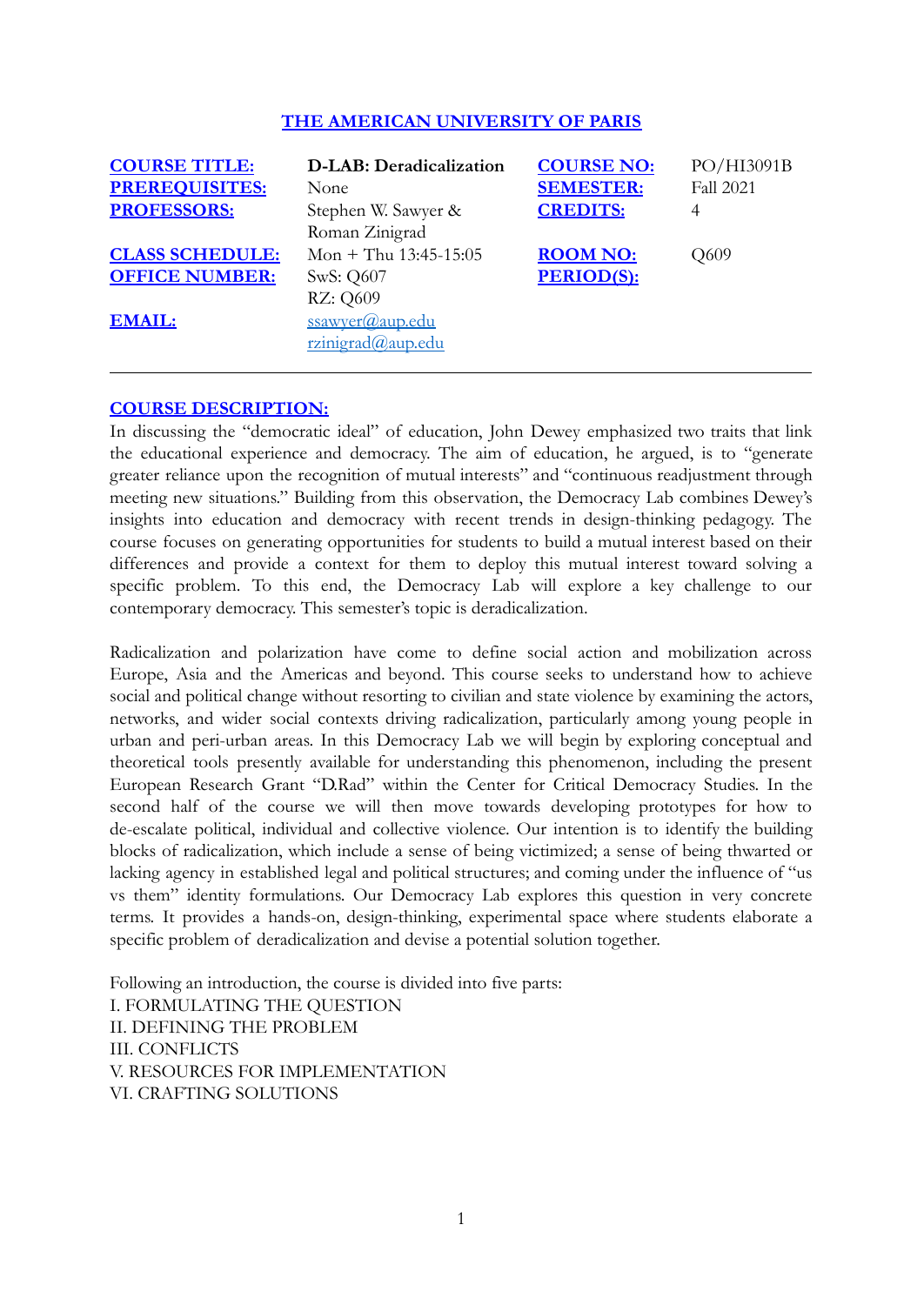# **STUDENT LEARNING GOALS:**

Following this course, students will:

- Learn to identify the complex citizenship problems facing our contemporary democracies
- Develop the capacity to put these problems into dialogue with other people who are thinking and attempting to solve these problems
- Elaborate problem-solving strategies as individuals and as a group to address these complex problems
- Learn to use accessible resources creatively to come to terms with these problems
- Acquire tools for crafting impactful solutions to complex problems

## **TEXTBOOKS:**

All readings can be accessed online on the course's Blackboard site. It is the students' responsibility to bring hard copies of the assigned readings for each session to class.

# **ATTENDANCE:**

Students are expected to arrive on time and to attend all classes.

# **GRADING:**

- Class participation including: attendance, in-class presentations, fulfilling role in group work, and participating actively in class discussion (40%)
- Mid-term exam  $(25\%)$
- Final project (35%)

## **Students are expected to have done the required readings prior to the class session.**

If you miss a written exercise without valid justification of the absence, your grade for the missed exam will be **F**.

We reserve **A** for outstanding work, demonstrating superior effort, mastery of information and understanding of concepts. A grade of **B** indicates a solid effort, a good grasp of information, and above-average comprehension of concepts. A grade of **C** reflects a minimally acceptable effort and comprehension, while a grade of **C-** or below indicates results that are less than satisfactory.

All written work must be your own. **Students submitting plagiarized work for any assignment will automatically receive a grade of F for the whole course.** Plagiarism is defined as the act of misrepresenting work done by others as one's own. It constitutes a serious violation of AUP rules, and may result in more serious disciplinary action.

**An excellent class-participation grade will depend on consistent attendance, regular participation, as well as the ability to respond to and to respect classmates' contributions and views. Simple attendance without participation will earn you a class-participation grade of C.**

# **AUP ATTENDANCE POLICY:**

Students studying at The American University of Paris are expected to attend ALL scheduled classes.

A maximum of four (4) *excused* absences per semester may be requested for all 4-credit courses. Two (2) *excused* absences per semester per 1 or 2-credit course may be requested.

The French Department has its own attendance policy. Students are responsible for compliance.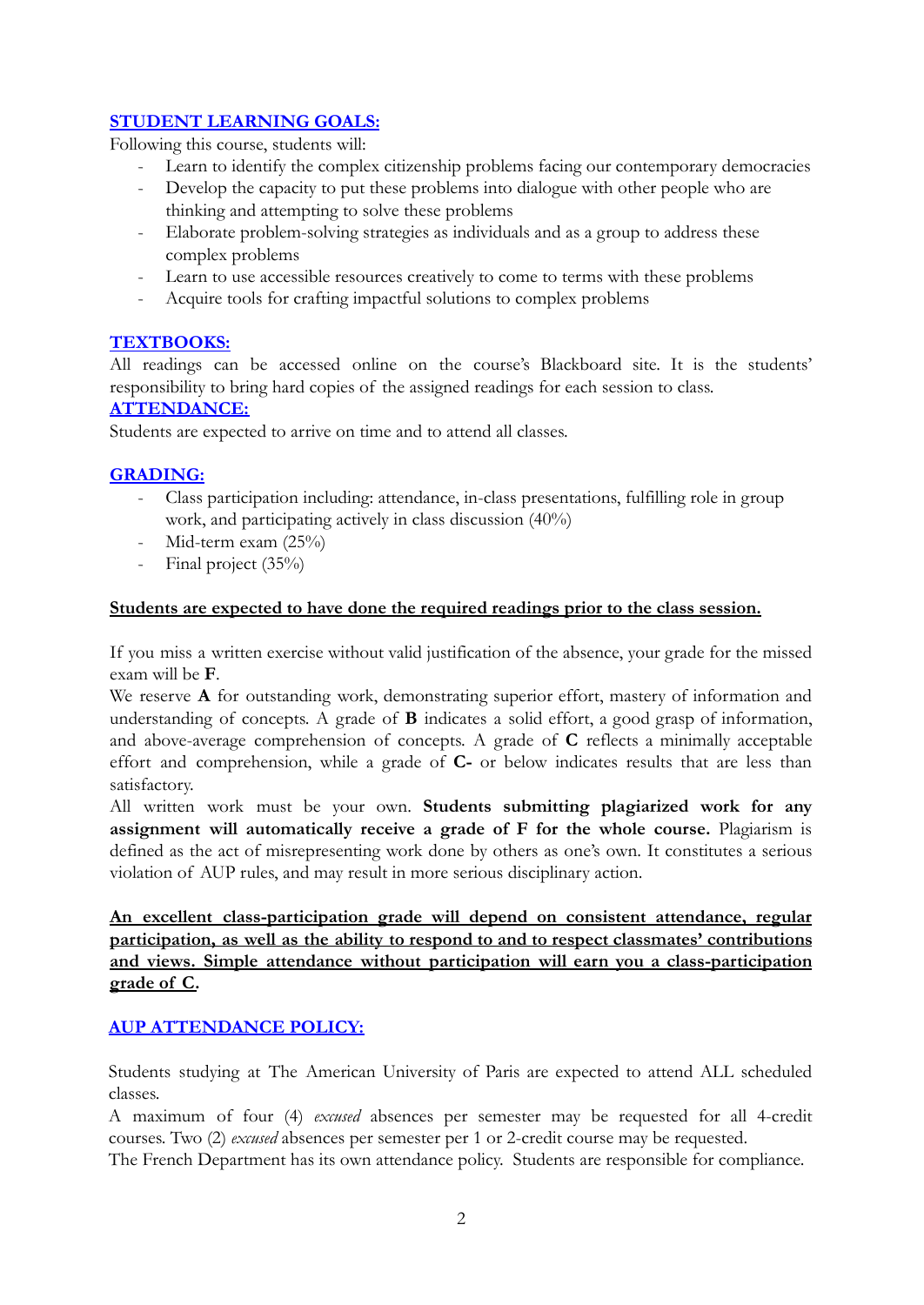## *Attendance at all exams is mandatory.*

Student Affairs will *recommend* that a professor excuse an absence for the following reason only: Involuntary absences due to illness or personal emergencies, upon presentation of documentary proof of illness or emergency.

Religious and National Holidays:

Due to the large number of nationalities and faiths represented at the University, religious and national holidays (other than those on the academic schedule) will not be excused by Student Affairs.

Academic Affairs will excuse an absence for students' participation in study trips related to their courses.

Lateness to course meetings:

If a student arrives at course meetings more than 10 minutes late without documentation for one of the above scenarios, it will be considered an*unexcused* absence.

All documentation must be submitted to the Office of Student Affairs within ONE WEEK following the first day of the absence.

IN ALL CASES OF MISSED COURSE MEETINGS, THE RESPONSIBILITY FOR COMMUNICATION WITH THE PROFESSOR AND FOR ARRANGING TO MAKE UP MISSED WORK RESTS SOLELY WITH THE STUDENT.

Whether an absence (excused or unexcused) is accepted or not is ALWAYS up to the discretion of the professor or the department. Unexcused absences can result in a low or failing participation grade. In the case of excessive excused and unexcused absences, it is up to the professor or the department to decide if the student will receive an "F" for the course. An instructor may recommend the withdrawal of a student whose absences from any course, *excused or not*, have made it impossible to continue in the course at a satisfactory level. The professor may consult with Student Affairs for additional information.

Students must be mindful of this policy when making their travel arrangements, and **especially during the Drop/Add and Exam Periods**.

# **COURSE OUTLINE:**

# **I. FORMULATING THE QUESTION**

These sessions are designed to familiarize students with some of the major issues in the construction of radicalization and deradicalization. Students will attempt to identify specific problems within these larger global issues.

**Sept 6: Introduction** Introduction, Activity: Perspectives Video: [UNESCO on extremist radicalization](https://en.unesco.org/preventingviolentextremism) Project examples: [EDIS - De-Radicalisation in Europe and Beyond: Detect, Resolve,](https://www.eurac.edu/en/institutes-centers/institute-for-minority-rights/projects/drad) [Re-integrate](https://www.eurac.edu/en/institutes-centers/institute-for-minority-rights/projects/drad) [CAPRI: JEUNES](http://www.radicalisation.fr/)

**Sept 9: What's the Matter with Political Violence?** [Push to recognize problems of political and social violence, that is, to see that there is a problem with trying to solve political and social problems through destruction, intolerance, and even murder]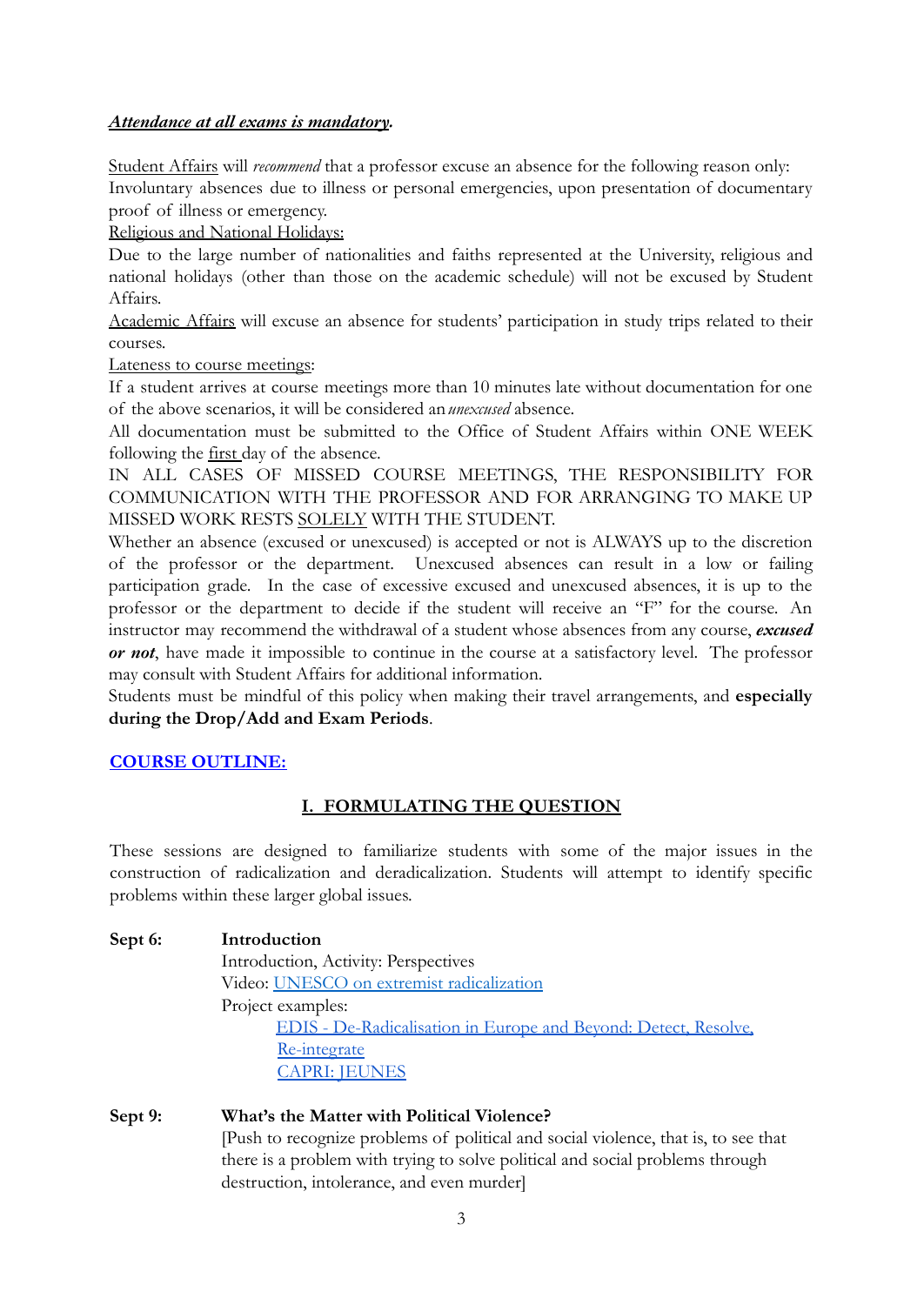Readings:

Gandhi MK, *Indian Home Rule* (Prabhat Prakashan 1908) ch 16.

Joseph McQuade, ['The Forgotten Violence that Helped](https://theconversation.com/the-forgotten-violence-that-helped-india-break-free-from-colonial-rule-57904) India Break Free from [Colonial Rule](https://theconversation.com/the-forgotten-violence-that-helped-india-break-free-from-colonial-rule-57904)' [2016] The Conversation.

King ML Jr, '[Nonviolence and Racial Justice](https://kinginstitute.stanford.edu/king-papers/documents/nonviolence-and-racial-justice)' [1957] Christian Century.

Video: 'The Language of Violence',*Figures of Speech*(1965)

<https://www.speech.almeida.co.uk/speech/language-of-violence>.

Asad T, 'On Suicide Bombing' (2007) 15/16 The Arab Studies Journal 123.

#### *Further reading*

Asad T, On Suicide Bombing (Columbia University Press 2007).

*Sept 12: Last day to DROP/ADD courses*

### **Sept 13: What is Design Thinking?**

A crash course from Stanford University's d.school

#### **Sept 16: What is Radicalization?**

[Questions: Readings on debates on the term radicalization. Is the term useful? What are the problems with the term? What are the alternatives? How are we defining the term?]

- Kundnani A, 'Radicalisation: The Journey of a Concept' (2012) 54 Race & Class 3, 3-7.
- Chappell B, 'President Obama Slams "Yapping" Over "Radical Islam" And Terrorism', *NPR* (14 June 2016)

[https://www.npr.org/sections/thetwo-way/2016/06/14/482041137/pr](https://www.npr.org/sections/thetwo-way/2016/06/14/482041137/president-obama-slams-yapping-over-radical-islam-and-terrorism) [esident-obama-slams-yapping-over-radical-islam-and-terrorism.](https://www.npr.org/sections/thetwo-way/2016/06/14/482041137/president-obama-slams-yapping-over-radical-islam-and-terrorism)

Moghaddam FM, 'The Staircase to Terrorism: A Psychological Exploration' (2005) 60 Am Psychol 161.

McCauley C and Moskalenko S, 'Understanding Political Radicalization: The Two-Pyramids Model' (2017) 72 American Psychologist 205.

### *Further reading*

McCauley C and Moskalenko S, 'Mechanisms of Political Radicalization: Pathways Toward Terrorism' (2008) 20 Terrorism and Political Violence 415.

Crettiez X, 'Thinking about Radicalization' (2016) Vol. 66 Revue francaise de science politique 709.

#### **Sept 20: Conflicts in (De)radicalization Perspectives: What is deradicalization?**

[Questions: What does it mean to deradicalize? When did the term emerge? How has it changed? What is the difference between an apology for the status quo and deradicalization?]

Henley J, 'Would-Be Assassin Rooted in Hard Right', *The Guardian* (16 July 2002) <http://www.theguardian.com/world/2002/jul/16/thefarright.france>.

Bjørgo T and Horgan J, *Leaving Terrorism Behind: Individual and Collective Disengagement* (Routledge 2009) 3-5, 10-11.

Köhler D, 'Deradicalization' in N Hall, A Corb, P Giannasi, and J Grieve (eds), *The Routledge International Handbook on Hate Crime* (Routledge 2014).

Stampnitzky L, *Disciplining Terror: How Experts Invented 'Terrorism'* (2013) 186-200.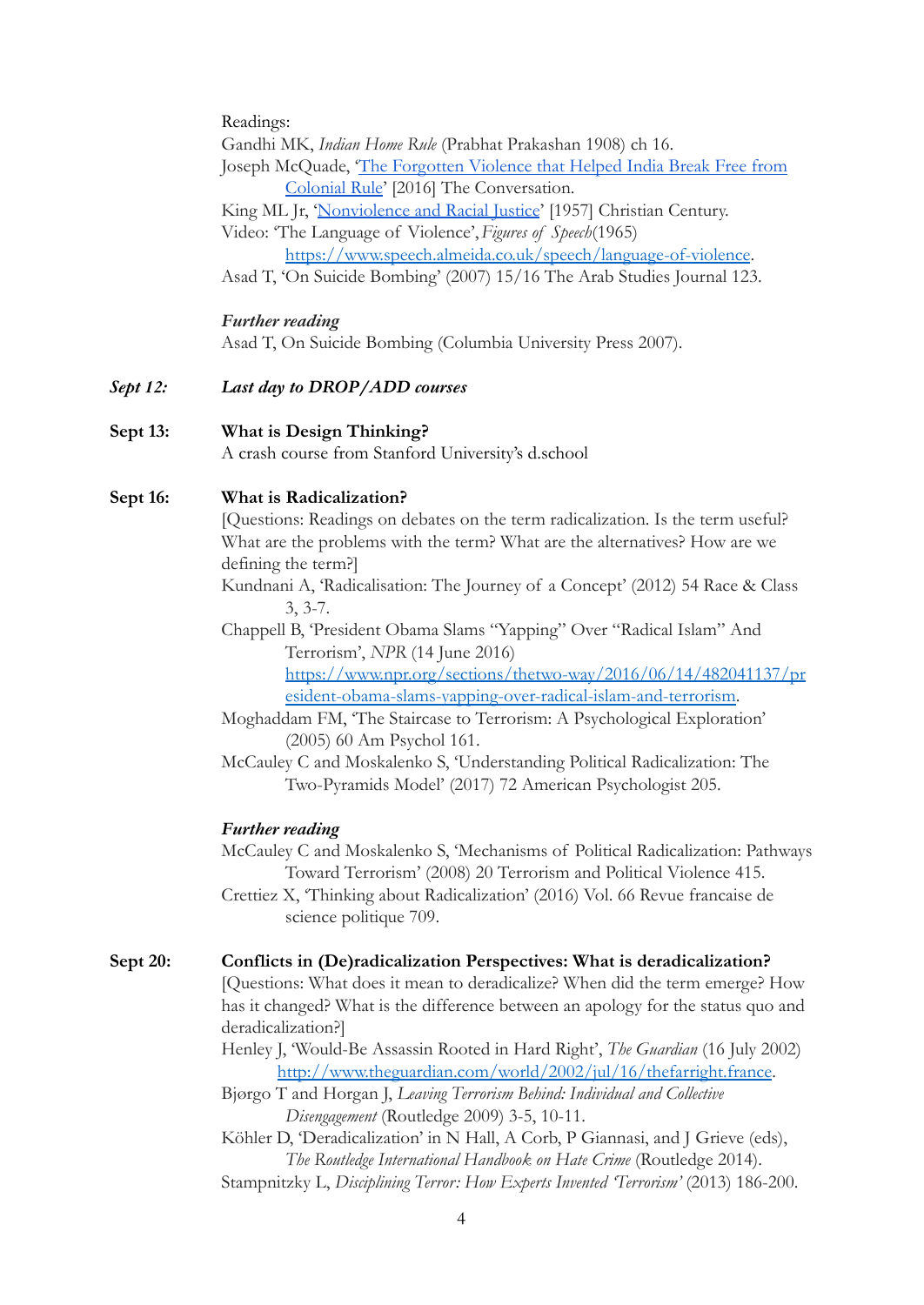Pettinger T, 'De-Radicalization and Counter-Radicalization: Valuable Tools Combating Violent Extremism, or Harmful Methods of Subjugation?' (2017) Journal for Deradicalization 12, 1, 1-6, 10-12, 19, 23-24, 29-30, 39-43.

#### *Further reading*

- Bjørgo T, 'Counter-Terrorism as Crime Prevention: A Holistic Approach' (2016) 8 Behavioral Sciences of Terrorism and Political Aggression 25.
- Bjørgo T and Horgan J, *Leaving Terrorism Behind: Individual and Collective Disengagement* (Routledge 2009).

## **Sept 23: Perspectives: Right-Wing Violence**

Hird A, '"Montjoie!": Macron Takes a Royalist Slap in the Face for the Republic', *RFI* (10 June 2021)

[https://www.rfi.fr/en/france/20210610-macron-takes-a-royalist-slap-in](https://www.rfi.fr/en/france/20210610-macron-takes-a-royalist-slap-in-the-face-for-the-republic-montjoie-saint-denis)[the-face-for-the-republic-montjoie-saint-denis](https://www.rfi.fr/en/france/20210610-macron-takes-a-royalist-slap-in-the-face-for-the-republic-montjoie-saint-denis).

- Gross A, 'France's Online "Fascist-Sphere" Feeds Rightwing Electoral Hopes', *Financial Times* (25 August 2021) <https://www.ft.com/content/fb2b75c4-cfe0-44dc-b5fd-bcfca1d6681c>.
- Bourdon S, Brabant J, and Suc M, 'Revealed: The Neo-Nazis within the Ranks of France's Armed Forces', *Mediapart* (25 March 2021).
- Camus J-Y, 'Violent Right-Wing Extremism and Terrorism Transnational Connectivity, Definitions, Incidents, Structures and Countermeasures' 74-86 (2020).
- Camus J-Y and Lebourg N, *Far-Right Politics in Europe* (Harvard University Press 2017) 1-2, 25-31, (38-44), 44-52, 110-119.

### *Further reading*

- Horde L, 'Cartographie de l'extrême droite française' (*La Horde*, 29 August 2021) [https://lahorde.samizdat.net/cartographie-de-lextreme-droite-francaise](https://lahorde.samizdat.net/cartographie-de-lextreme-droite-francaise-mise-a-jour-hiver-2019-2020)[mise-a-jour-hiver-2019-2020.](https://lahorde.samizdat.net/cartographie-de-lextreme-droite-francaise-mise-a-jour-hiver-2019-2020)
- Whine M, 'Hate Crime in Europe' in N Hall, A Corb, P Giannasi, and J Grieve (eds), *The Routledge International Handbook on Hate Crime* (Routledge 2014).
- Woods JB, 'Hate Crime in the United States' in N Hall, A Corb, P Giannasi, and J Grieve (eds), *The Routledge International Handbook on Hate Crime* (Routledge 2014).

#### **Sept 27: Perspectives: Jihadist Violence**

'Fight against Separatism – the Republic in Action: Speech by Emmanuel Macron, President of the Republic, on the Fight against Separatism' (*Ministry for Europe and Foreign Affairs*, 2 October 2020) [https://www.diplomatie.gouv.fr/en/coming-to-france/france-facts/secu](https://www.diplomatie.gouv.fr/en/coming-to-france/france-facts/secularism-and-religious-freedom-in-france-63815/article/fight-against-separatism-the-republic-in-action-speech-by-emmanuel-macron) [larism-and-religious-freedom-in-france-63815/article/fight-against-separ](https://www.diplomatie.gouv.fr/en/coming-to-france/france-facts/secularism-and-religious-freedom-in-france-63815/article/fight-against-separatism-the-republic-in-action-speech-by-emmanuel-macron) [atism-the-republic-in-action-speech-by-emmanuel-macron](https://www.diplomatie.gouv.fr/en/coming-to-france/france-facts/secularism-and-religious-freedom-in-france-63815/article/fight-against-separatism-the-republic-in-action-speech-by-emmanuel-macron) [until the paragraph ending with: "for me, is based on five main pillars"].

'National Tribute to the Memory of Samuel Paty: Speech by M. Emmanuel Macron, President of the Republic, at the Sorbonne (*Ministry for Europe and Foreign Affairs*, 21 October 2020) [https://www.diplomatie.gouv.fr/en/coming-to-france/france-facts/secu](https://www.diplomatie.gouv.fr/en/coming-to-france/france-facts/secularism-and-religious-freedom-in-france-63815/article/national-tribute-to-the-memory-of-samuel-paty-speech-by-m-emmanuel-macron)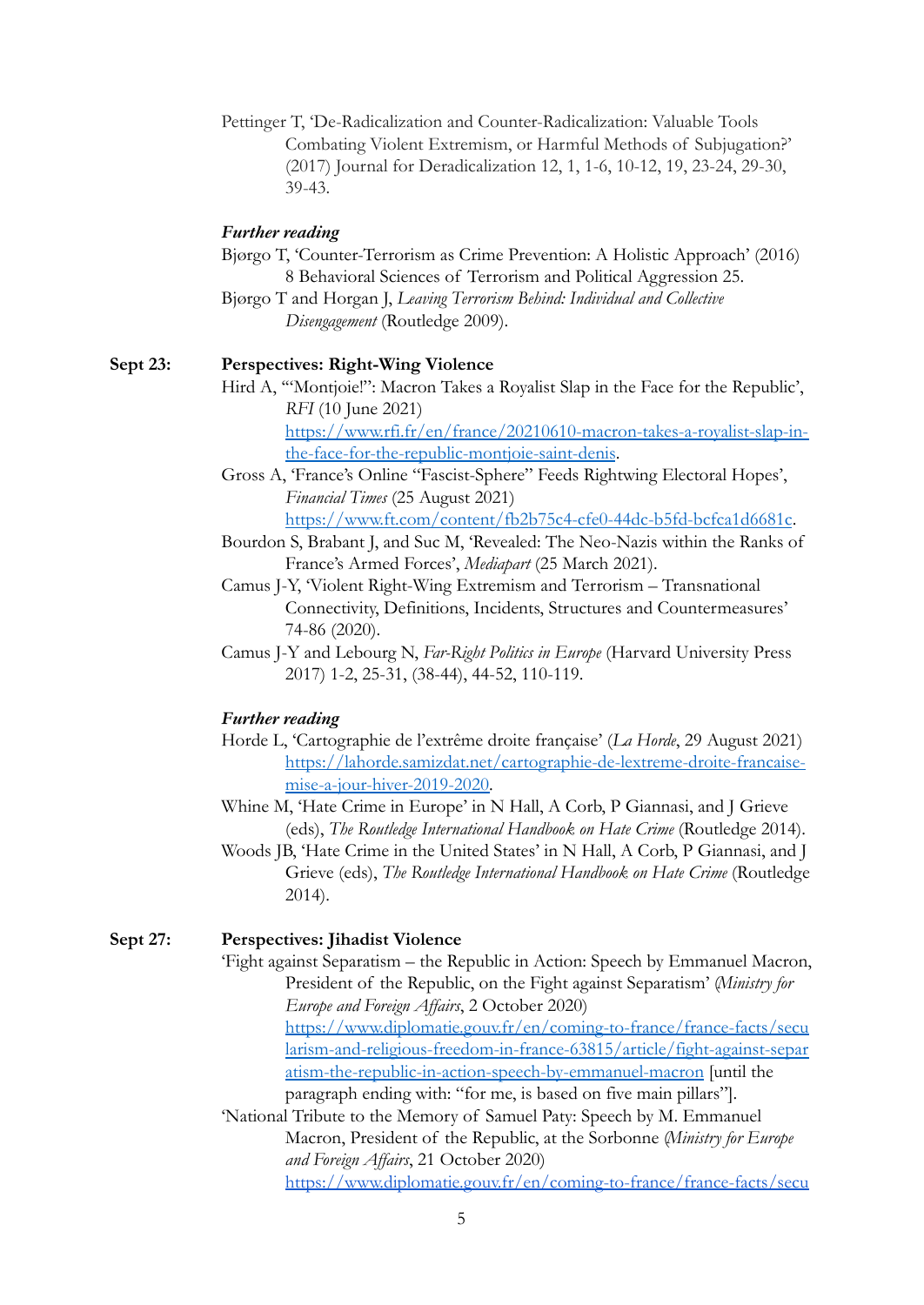[larism-and-religious-freedom-in-france-63815/article/national-tribute-to](https://www.diplomatie.gouv.fr/en/coming-to-france/france-facts/secularism-and-religious-freedom-in-france-63815/article/national-tribute-to-the-memory-of-samuel-paty-speech-by-m-emmanuel-macron) [-the-memory-of-samuel-paty-speech-by-m-emmanuel-macron.](https://www.diplomatie.gouv.fr/en/coming-to-france/france-facts/secularism-and-religious-freedom-in-france-63815/article/national-tribute-to-the-memory-of-samuel-paty-speech-by-m-emmanuel-macron)

- Al-Qā'idah in the Arabian Peninsula, 'Statement Regarding the Latest Incidents in France' (3 January 2021).
- 'Sawt-Al-Hind' (2021) 18 1, p.3.
- Weitzmann M, 'A Rising Tide of Violence in France' [2021] The New York Review of Books.
- Hecker M, '137 Shades of Terrorism. French Jihadists Before the Courts' (2018) abstract, 25-32, 41-44 [See also the charts on pp. 18-24] 'Stop-Djihadisme' <http://www.stop-djihadisme.gouv.fr/>.

#### **Sept 30: Perspectives: Jihadist Violence 2**

- Sawyer SW and Zinigrad R, ['Stakeholders of \(De\)-Radicalisationin France'](https://dradproject.com/?publications=stakeholders-of-de-radicalisation-in-france) (April 2021) [Charts on pp. 17-20].
- Klausen J, 'Terror in the Terroir: The Roots of France's Jihadist Problem' (2017) 96 Foreign Aff 166.
- D'Amato S, 'Islamization of Criminal Behaviour: The Path to Terrorism? Terrorist Threat and Crime in French Counterterrorism Policy-Formulation' (2019) 16 European Journal of Criminology 332.

#### *Further reading*

Weitzmann M, ['France's Great Debate Over the Sources](https://www.tabletmag.com/sections/news/articles/roy-kepel-marc-weitzmann) and Meaning of Muslim [Terror](https://www.tabletmag.com/sections/news/articles/roy-kepel-marc-weitzmann)' [2021] Tablet Magazine.

## **Oct 4: Perspectives: Ultra-Left Violence**

- Varriale Carson J, 'Left‐wing Terrorism: From Anarchists to the Radical Environmental Movement and Back' in G LaFree and JD Freilich (eds), *The Handbook of the Criminology of Terrorism*(John Wiley & Sons 2016).
- Willsher K, 'Police Car Set on Fire as Officers and Protesters Clash in Paris', *The Guardian* (18 May 2016)

[http://www.theguardian.com/world/2016/may/18/police-car-set-on-fir](http://www.theguardian.com/world/2016/may/18/police-car-set-on-fire-as-officers-and-protesters-clash-in-paris) [e-as-officers-and-protesters-clash-in-paris.](http://www.theguardian.com/world/2016/may/18/police-car-set-on-fire-as-officers-and-protesters-clash-in-paris)

- Bernanos A, 'Letter from a French Prison' (*Cosmonaut*, 15 May 2020) [https://cosmonaut.blog/2020/05/15/letter-from-a-french-prison-by-an](https://cosmonaut.blog/2020/05/15/letter-from-a-french-prison-by-antonin-bernanos) [tonin-bernanos](https://cosmonaut.blog/2020/05/15/letter-from-a-french-prison-by-antonin-bernanos).
- Video : Le Média, Interview with, 'Antonin Bernanos: [Antifa Sous Surveillance'](https://youtu.be/klBh7n_Y-eg) (21 September 2020) YouTube.

#### *Further watching/reading*

- Chase A, ['Harvard and the Making of the Unabomber](https://www.theatlantic.com/magazine/archive/2000/06/harvard-and-the-making-of-the-unabomber/378239/)' [2000] The Atlantic.
- Vanderheiden S, 'Radical Environmentalism in an Age of Antiterrorism' (2008) 17 Environmental Politics 299.

Méheut C, 'Feminists Paper Paris With Stark Posters Decrying Domestic Abuse', *The New York Times* (13 September 2020) [https://www.nytimes.com/2020/09/13/world/europe/paris-france-fem](https://www.nytimes.com/2020/09/13/world/europe/paris-france-feminist-posters.html) [inist-posters.html.](https://www.nytimes.com/2020/09/13/world/europe/paris-france-feminist-posters.html)

Willsher K, 'French Police Fire Teargas to Expel Anti-Capitalist Squatters', *The Guardian* (9 April 2018)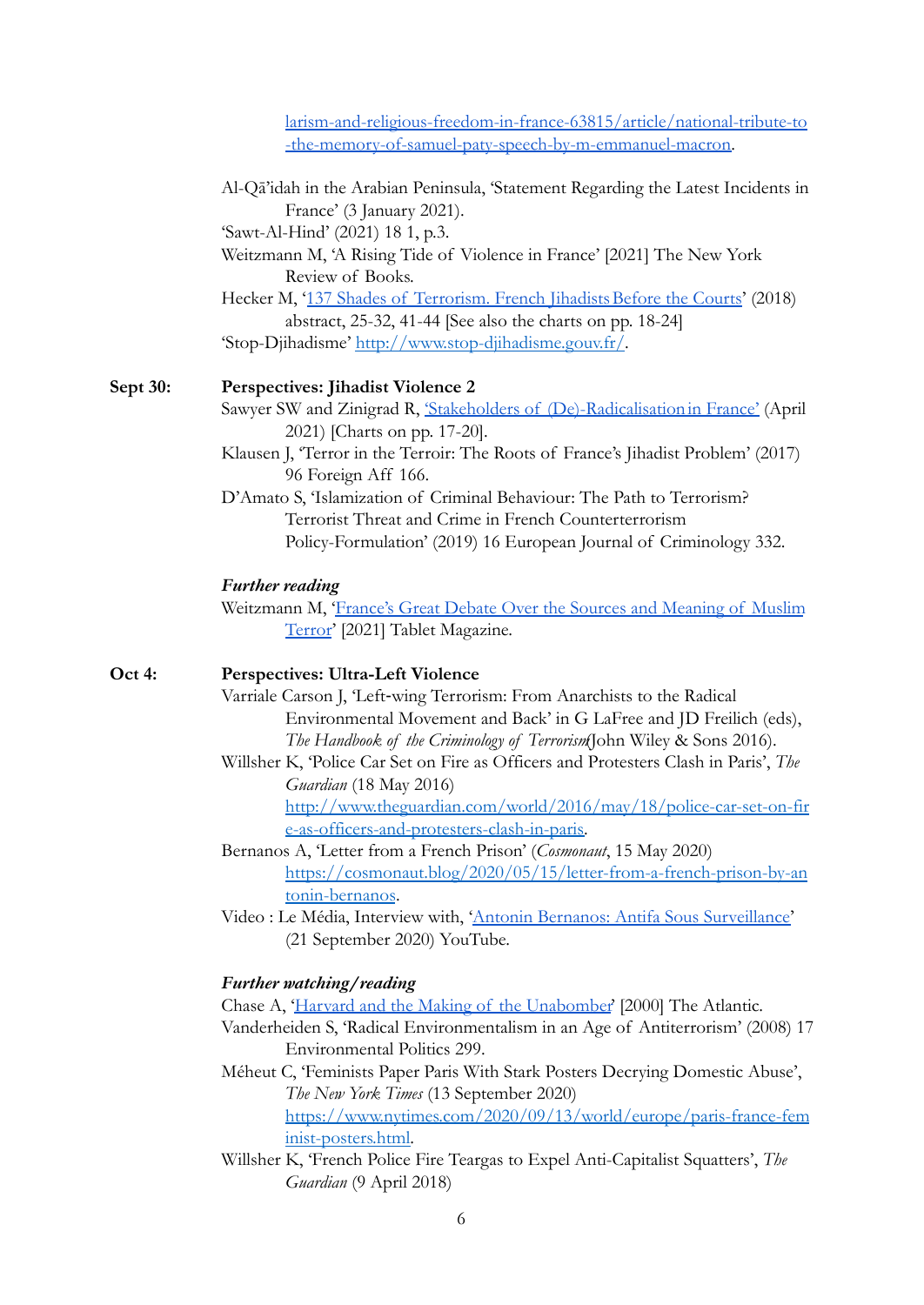[http://www.theguardian.com/world/2018/apr/09/france-notre-dame-d](http://www.theguardian.com/world/2018/apr/09/france-notre-dame-des-landes-police-anti-airport-activists-teargas) [es-landes-police-anti-airport-activists-teargas.](http://www.theguardian.com/world/2018/apr/09/france-notre-dame-des-landes-police-anti-airport-activists-teargas)

- **Oct 7: Perspectives: Beyond Categories: Incels and Yellow Vests** 'Incels: A New Terror Threat to the UK?', *BBC News* (13 August 2021) <https://www.bbc.com/news/uk-58207064>.
	- Hoffman B, Ware J, and Shapiro E, 'Assessing the Threat of Incel Violence' (2020) 43 Studies in Conflict & Terrorism 565.
	- Pailliez C and Clotaire A, 'Anger over COVID Rules Gives New Impetus to France's Yellow Vests', *Reuters* (23 July 2021) [https://www.reuters.com/world/europe/anger-over-covid-rules-gives-ne](https://www.reuters.com/world/europe/anger-over-covid-rules-gives-new-impetus-frances-yellow-vests-2021-07-22/) [w-impetus-frances-yellow-vests-2021-07-22/.](https://www.reuters.com/world/europe/anger-over-covid-rules-gives-new-impetus-frances-yellow-vests-2021-07-22/)
	- Chamorel P, 'Macron Versus the Yellow Vests' (2019) 30 Journal of Democracy 48.

### *Further reading*

- Baele SJ, Brace L, and Coan TG, 'From "Incel" to "Saint": Analyzing the Violent Worldview behind the 2018 Toronto Attack' [2019] Terrorism and Political Violence 1.
- Grossman E, 'France's Yellow Vests Symptom of a Chronic Disease' (2019) 10 Political Insight 30.

## **Oct 11: Mid-term (analysis of a document for defining a problem) (1h20)**

### **II. DEFINING THE PROBLEM: HOW DO WE ADDRESS THESE MATTERS?**

## **Oct 14: Designing YOUR Deradicalization Project**

### **Oct 18: Choose Your Group: Formulating the Problem**

- 1) Student-led group presentations on problems based on groups listed below, identify up to three problems (the relevant readings should help!)
- 2) Think about potential solutions by **creating your own project,** e.g. working with existing NGOs, developing policy, elaborating a program, defining a research agenda.

#### **Group 1: De-Radicalization (Prisons)**

Conti B, 'Trajectories of (Non)Radicalisation in a Prison Milieu: France' (October 2020) 5-11, 18-19, 28-32, 41-42, 52-55.

Conti B, 'Case Studies of Interactive Radicalisation: France' (June 2020) 14-22.

- Stern J and Pascarelli P, 'Prison-Based Deradicalization' in SJ Hansen and S Lid (eds), *Routledge Handbook of Deradicalisation andDisengagement* (Routledge 2020).
- Ganor B and Falk O, 'De-Radicalization in Israel's Prison System' (2013) 36 Studies in Conflict & Terrorism 116.

## **Group 2: Counter-Radicalization (Schools)**

James J, '[Teaching Anti-Terrorism: How France and](https://theconversation.com/teaching-anti-terrorism-how-france-and-england-use-schools-to-counter-radicalisation-150921) England Use Schools to [Counter Radicalisation'](https://theconversation.com/teaching-anti-terrorism-how-france-and-england-use-schools-to-counter-radicalisation-150921) [2020] The Conversation.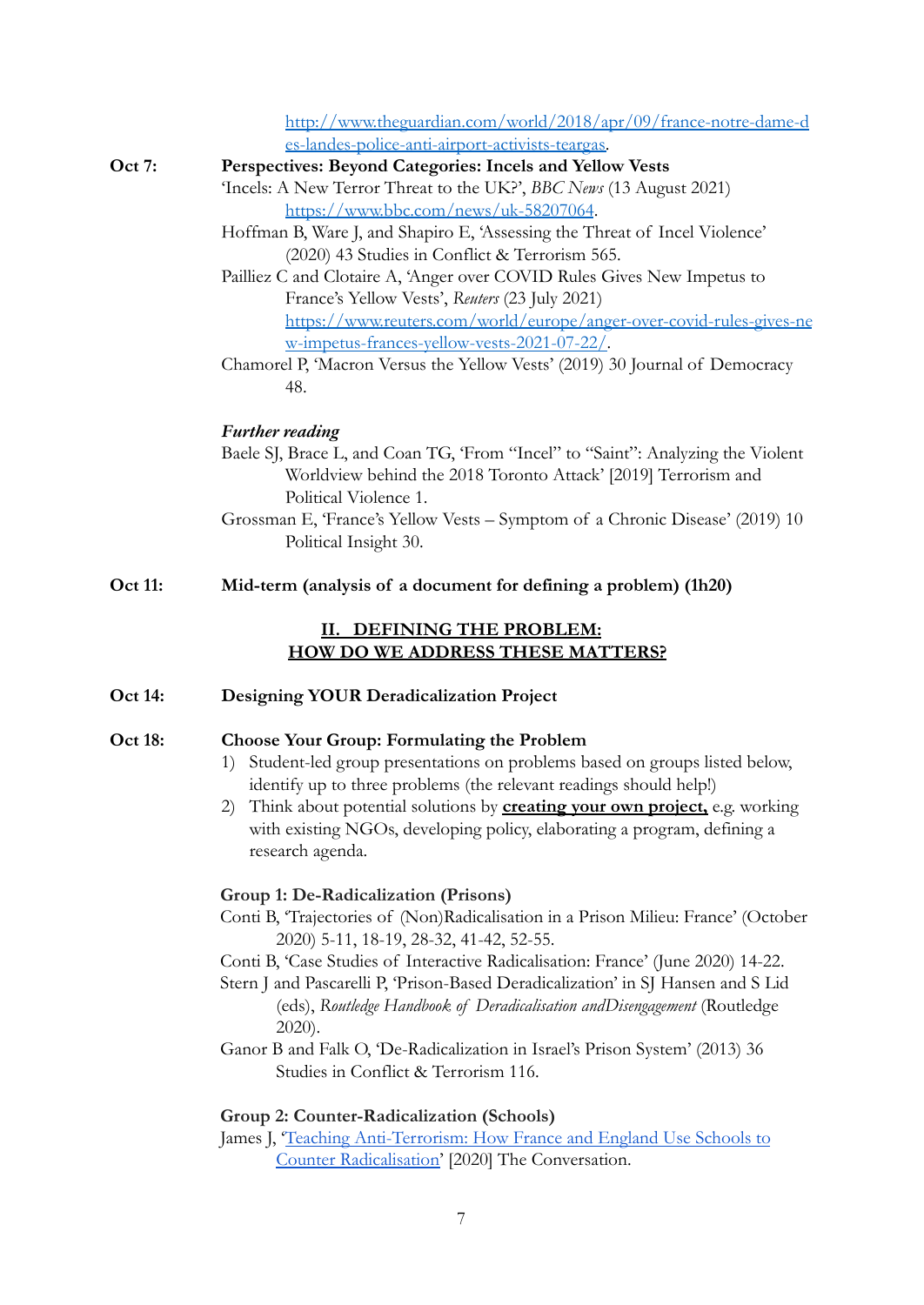- Bisserbe N, 'France's School Lunches Become Battlegrounds in Dispute Over Islam's Place in Society', *Wall Street Journal* (14 July 2021) <https://www.wsj.com/articles/frances-school-lunches-become-battlegro unds-in-dispute-over-islams-place-in-society-11626260402>.
- Lizotte C, 'Laïcité as Assimilation, Laïcité as Negotiation: Political Geographies of Secularism in the French Public School' (2020) 77 Political Geography 102.
- Sukarieh M and Tannock S, 'The Deradicalisation of Education: Terror, Youth and the Assault on Learning' (2016) 57 Race & Class 22.

## *Further reading*

- Weitzmann M, 'A Rising Tide of Violence in France' [2021] The New York Review of Books.
- Roder I, '[Les Enseignants de France Face Aux Contestations](https://www.jean-jaures.org/publication/les-enseignants-de-france-face-aux-contestations-de-la-laicite-et-au-separatisme/) de La Laïcité et Au [Séparatisme'](https://www.jean-jaures.org/publication/les-enseignants-de-france-face-aux-contestations-de-la-laicite-et-au-separatisme/) (6 January 2021).
- Peker E, 'Right-Wing Populism and the Securitisation of Laïcité Narratives in French Education Policy' (2021) 20 Social Policy and Society 326.

## **Group 3: Moderation of Online Hate Speech or Censorship?**

- Morar D and Martins dos Santos B, 'The Push for Content Moderation Legislation around the World' (*Brookings*, 21 September 2020) [https://www.brookings.edu/blog/techtank/2020/09/21/the-push-for-co](https://www.brookings.edu/blog/techtank/2020/09/21/the-push-for-content-moderation-legislation-around-the-world/) [ntent-moderation-legislation-around-the-world/](https://www.brookings.edu/blog/techtank/2020/09/21/the-push-for-content-moderation-legislation-around-the-world/).
- Breeden A, 'French Court Strikes Down Most of Online Hate Speech Law', The New York Times (18 June 2020) [https://www.nytimes.com/2020/06/18/world/europe/france-internet-ha](https://www.nytimes.com/2020/06/18/world/europe/france-internet-hate-speech-regulation.html) [te-speech-regulation.html](https://www.nytimes.com/2020/06/18/world/europe/france-internet-hate-speech-regulation.html).
- Twitter Inc., 'Permanent Suspension of @realDonaldTrump' (8 January 2021) [https://blog.twitter.com/en\\_us/topics/company/2020/suspension](https://blog.twitter.com/en_us/topics/company/2020/suspension).
- Jones D and Benesch S, 'Combating Hate Speech Through Counterspeech | Berkman Klein Center' (13–19 August 2019) [https://cyber.harvard.edu/story/2019-08/combating-hate-speech-throug](https://cyber.harvard.edu/story/2019-08/combating-hate-speech-through-counterspeech) [h-counterspeech](https://cyber.harvard.edu/story/2019-08/combating-hate-speech-through-counterspeech).
- Brown A, 'What is so Special about Online (as Compared to Offline) Hate Speech?' (2018) 18 Ethnicities 297.
- **Oct 21: Choose Your Group: Formulating the Problem** Presentations and discussions continued

## **III. CONTINUED: REFINING THE PROBLEM**

**Oct 25: Which problem do YOU want to solve? Focusing YOUR problem/solution – group discussion/individual worksheet Presentation: 5 minutes/15 minute discussion with class**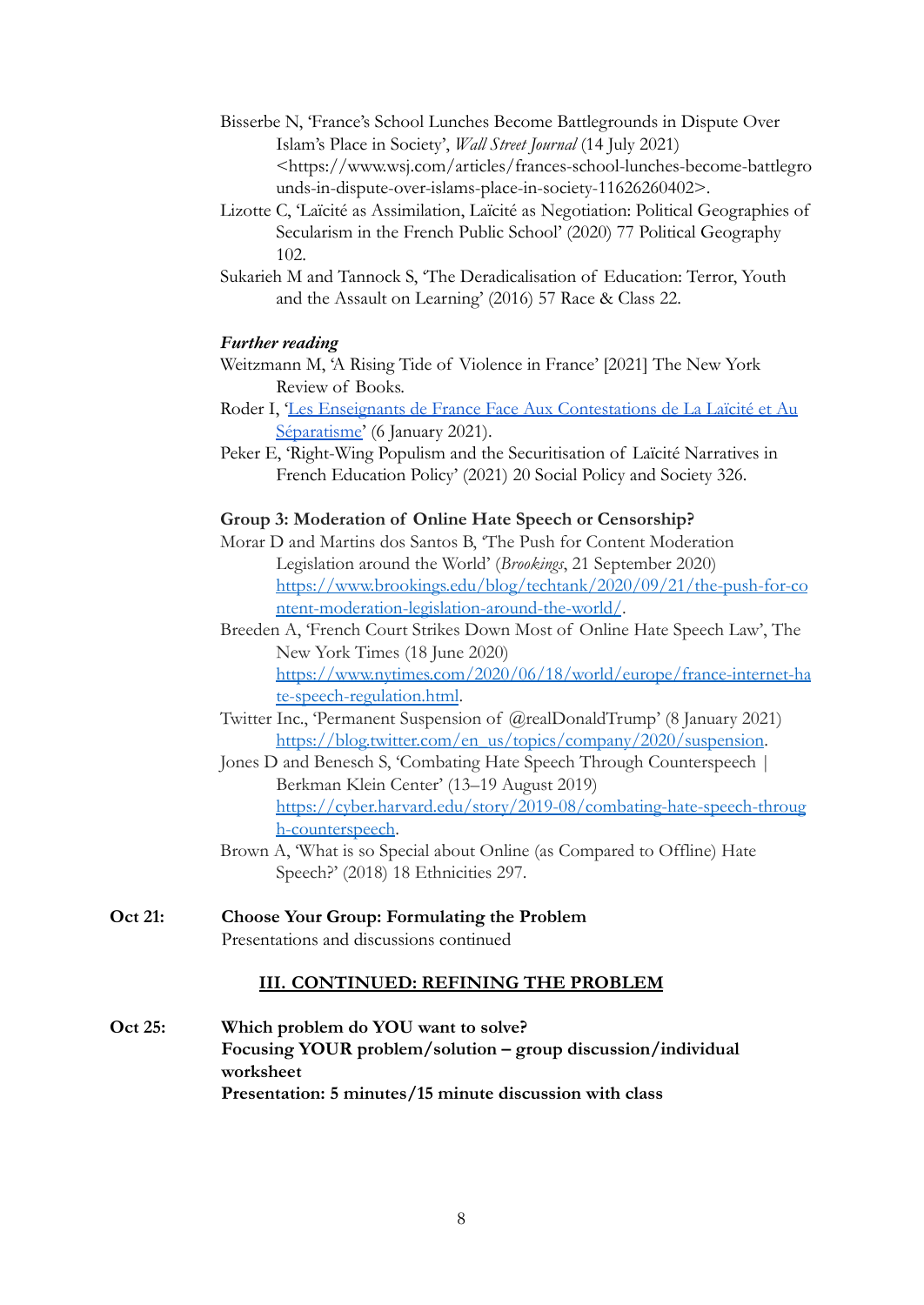## **Oct 28: Design Thinking**

Working backwards lab: from solution to problem

- *1. [Combatting radicalization project](http://www.radicalisation.fr/)*
- *2. D.Rad*

Discussion:

- 1) What problem are they trying to solve?
- 2) What are the resources available for solving that problem?
- 3) Other ways of solving the same problem?

## **Nov 1-5: FALL BREAK – no classes**

### **IV. CONFLICTS: CAN EVERYTHING BE SOLVED WITH AN APP?**

- **Nov 8: Conflicts in deradicalization: What kinds of solutions are possible in a democracy?**
- *Nov 12: Last day to withdraw from a course or to choose CR/NC grading option*

## **V. RESOURCES FOR IMPLEMENTATION**

**Nov 15: Defining goals, defining success Required reading:** Hecker M, 'Once a Jihadist, Always a Jihadist? A Deradicalization Program Seen from the Inside' (2021) 15-20, 27-71.

Discussion: Leadership, Organization, and Strategy

- **Nov 18: Group work on conflicts in their area (individual worksheet)**
- **Nov 22: Presentations on resources: Group work and presentations on 3 potential resources and how they could be accessed, mobilized, or harnessed.**
- **Nov 25: Group activity: Debate (opposing stances) in front of the class**

## **VI. CRAFTING SOLUTIONS**

**Nov 29: Thinking towards a solution** Group Assignment: Present two examples of other organizations or individuals that are doing something comparable to your project

- **Dec 2: Group work on final proto-type**
- **Dec 6: Making choices / trade-offs** Take a look at this "budget spending trade-offs" app: <https://www.nationalpriorities.org/interactive-data/trade-offs/> Bring an object that represents a solution to a problem and discuss what kind of trade-offs the designers have faced